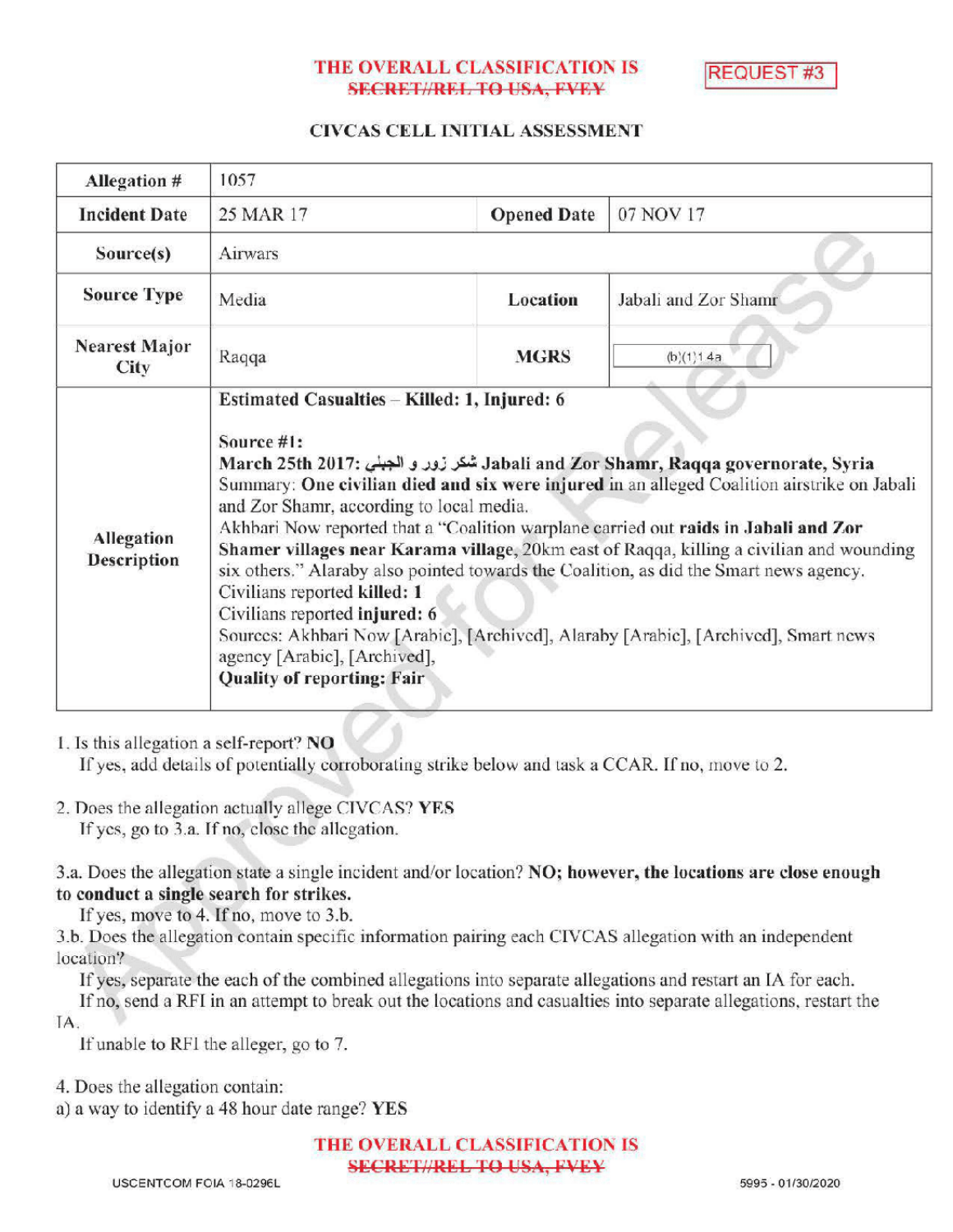### THE OVERALL CLASSIFICATION IS **SECRET//REL TO USA, FVEY**

- b) a specific location? NO If yes to BOTH, go to 7. If EITHER are no, then go to 5.
- 5. Does the allegation contain:
- a) <sup>a</sup> way to identify <sup>a</sup> 48 hour date range? YES
- b) a specific time of day or timeframe? NO
- c) a general location?  $YES$ If yes to ALL three, then go to 7. If ANY are no, go to 6.
- 6. Does the allegation contain:

a) Video or photo evidence of CIVCAS that can be used to narrow the date/ time or location of the allegation? NO

- If yes, go to  $7.$  If no, go to  $6.b$ .
- b) Are there at least two corroborating sources (total of 3) that independently reported the allegation? YES If yes, go to  $7.$  If no, go to 6.c.
- c) Any high quality sources?
	- If yes, go to  $7.$  If no, go to  $6.d.$
- d) Specific facts that warrant a search for strikes? If yes, go to 7. If no, close the allegation.

7.a. Does the allegation contain sufficient information on the time, locationand details to conduct a search for strikes? YES

If yes, go to  $8$ . If no, go to  $7.b$ .

7.b. Explain in detail why there is insufficient information on the time, location, and details to conduct <sup>a</sup> search a for strikes.

## IZ & SY

MAT: 0 results CAOC log: 0 results  $CJTF$  log:  $0$  results

# 12

 $CIFLCC$  log, -email (Start 18 MAY 2017):

## SY

lag, -email (Start 22 JUL 2017):

8. Are there any potentially corroborating strikes? NO

Ifyes, answer the questions below and task CCAR.

If no, provide a detailed explanation and close the allegation.

- Searched <sup>a</sup> 48-hour period (24-25 MAR 17) for strikes in both Zor Shamr and Jabali villages southeast of Raqqa.
- The search returned zero strike results in either of the alleged areas.

### THE OVERALL CLASSIFICATION IS **SECRET//REL TO USA, FVEY**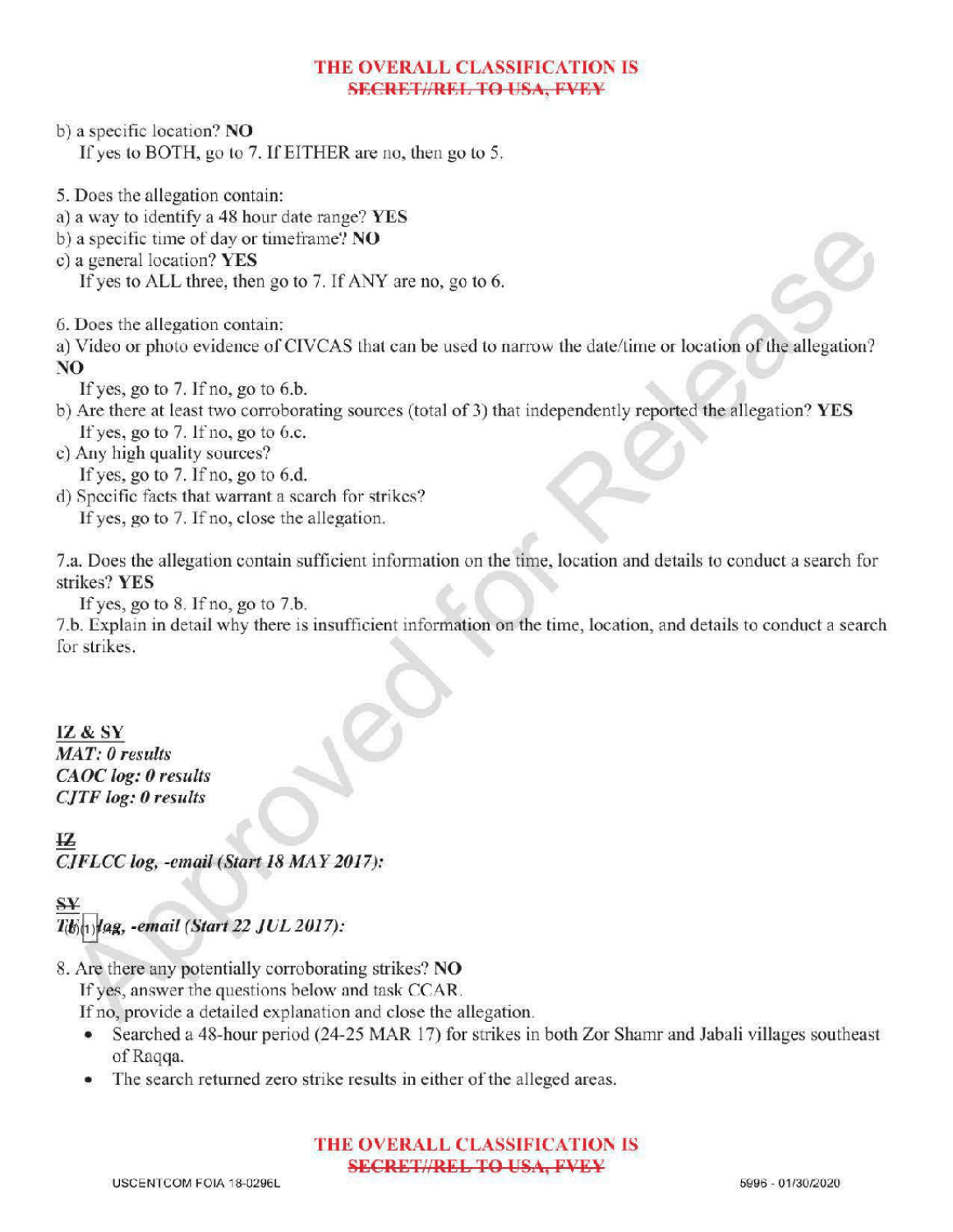#### THE OVERALL CLASSIFICATION IS **SECRET//REL TO USA, FVEY**

### 1.Assessed date of incident:

2.Location:

3. Potentially Corroborating Strike Information: MGRS: **Strike Number:**  $DTG:$ Target: Dynamic/Deliberate: Aircraft: Call Sign: Nationality: Munitions & Number dropped: Target Number: TEA:  $BF$ #

Non-US Coalition Involvement: N/A

Decision: Close at the IA due to insufficient evidence to corroborate the allegation.

 $\mathcal{S}$